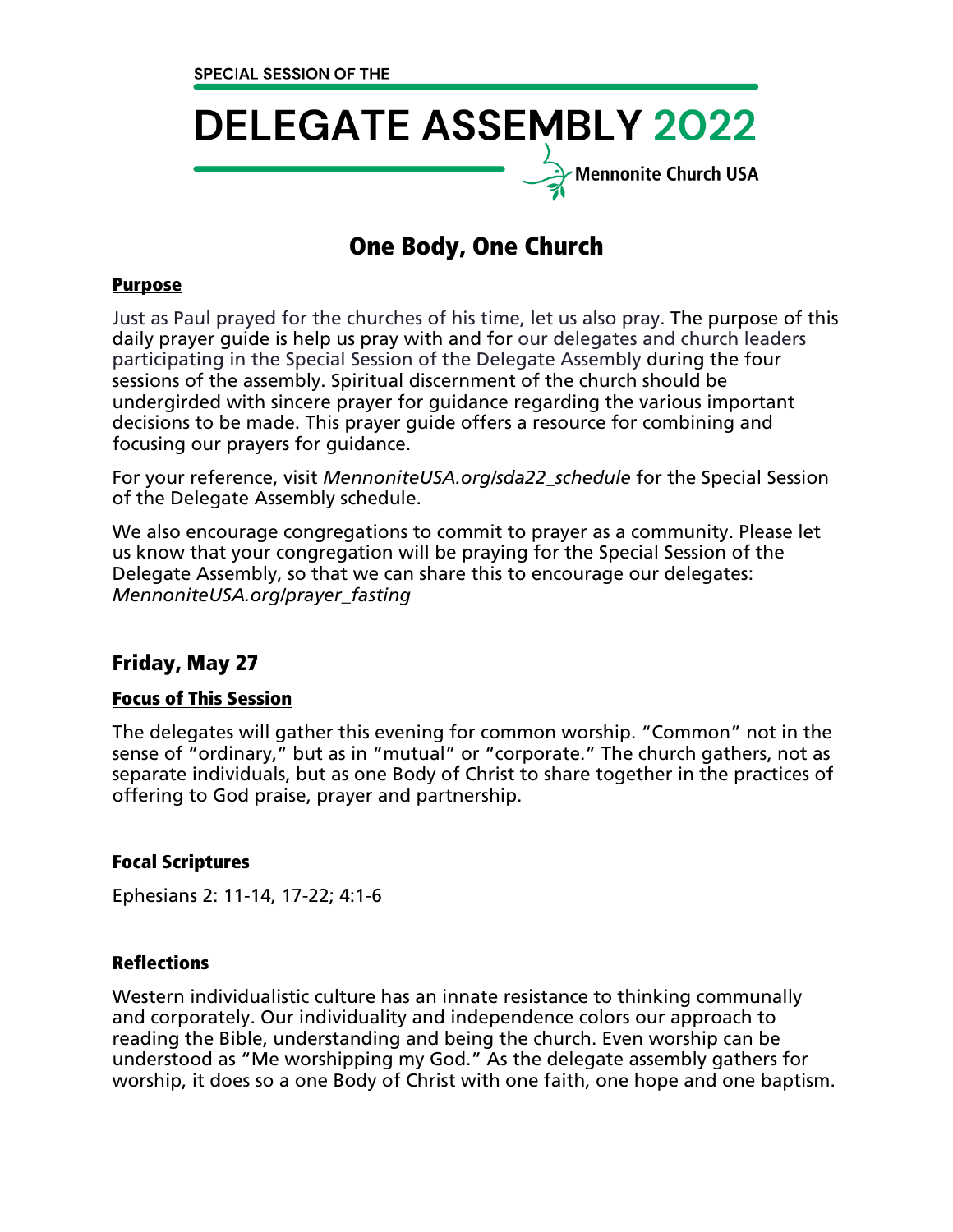

It is of supreme significance for the church to firmly acknowledge its essential unity in Christ as a priority over its various viewpoints and differences of opinion on any specific ethical or theological perspective. Otherwise, decision-making is not a practice of discerning God's direction at a particular moment in the church's life, but simply becomes an exertion of our individual wills or an exercise in "power politics." The church is bound together by a common faith in Christ, hope in being God's people within the world and baptism, which unites us as one people representing Christ's corpus (body) to the world.

Christ is our peace. Christ has broken down all the walls that divide us. In baptism, we have become one in Christ, literally the body of Christ's presence to the world. As the delegates gather for worship, discernment and decision-making, may we join them in prayer and may we be united as one church in Christ.

#### Meditative Prayer

This is a prayer that can serve as a Christian mantra (a repetitive, focusing, meditative phrase) prayed throughout the day: Make every effort to maintain the unity of the Spirit in the bond of peace. Ephesians 4:3.

# Common Prayer

Uniting God, make us one in heart, prayer, love and discernment of your will for the church during this assembly. We come together through prayer with our own individual minds, thoughts, experiences and perspectives and pray that we can celebrate the diversity within your church. Above our individuality, we recognize our common faith, hope and love for you and your church. Grant our delegates the strength to maintain these bonds of unity in the heat of disagreements and the passion of personal perspectives. Our hope is the discernment of your will for the church above our personal desires and to seek in every effort to maintain the unity of the Spirit in the bond of peace through Jesus Christ. We pray in the power of the Holy Spirit, one God above all, in all and through all. Amen.

# Saturday, May 28

#### Focus of This Session

Although the church is, in essence, one Body of Christ through baptism, there have been those who have been marginalized, sidelined and excluded. Acknowledging where we have broken our essential oneness as Christ's body calls for turning from our fractured nature and becoming a transformed and a transforming agent in the world by proclaiming and enacting our essential unity in Christ.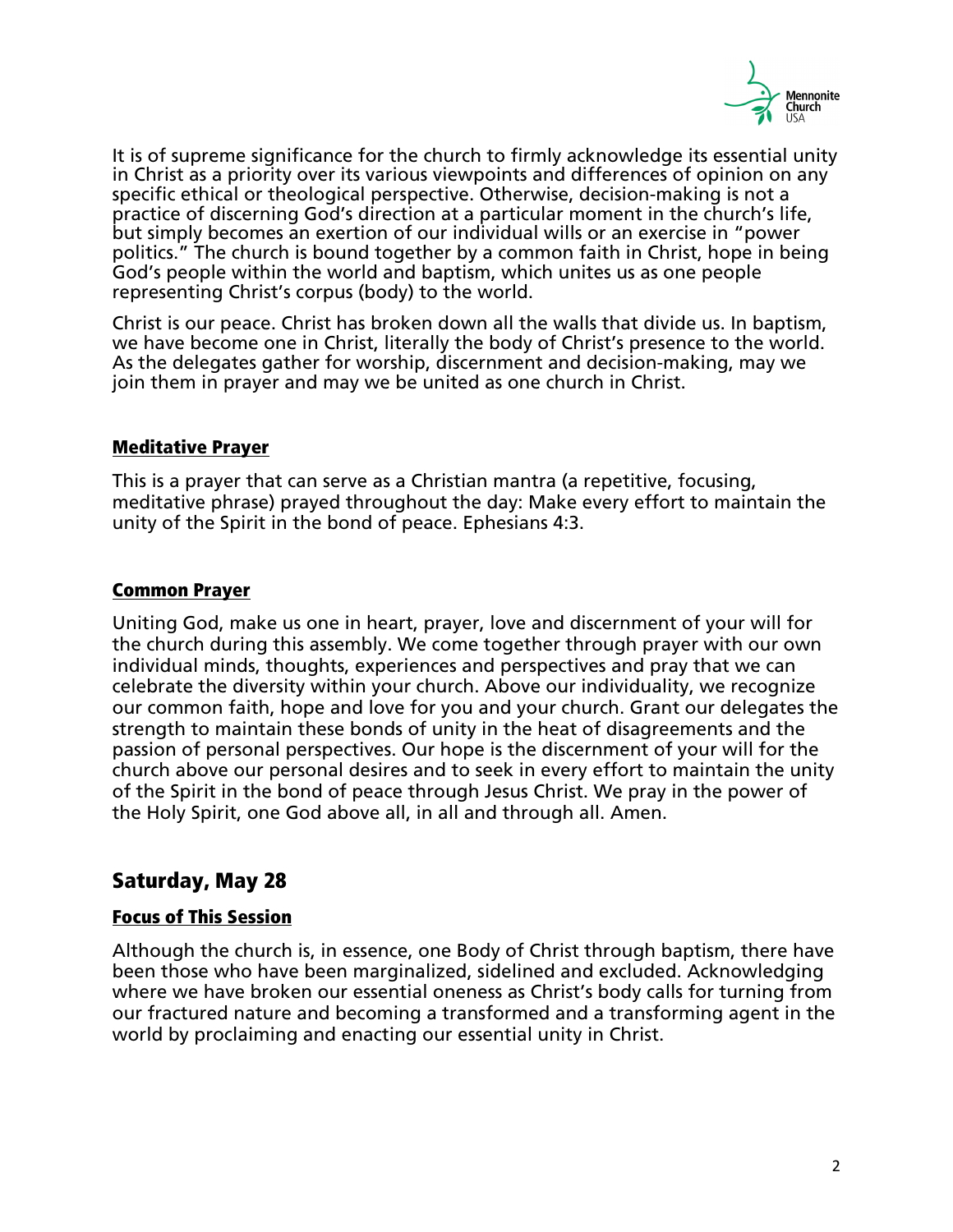

# Focal Scriptures

Colossians 1:15-20; Romans 13:8-10

# **Reflections**

Colossians acknowledges that Christ is preeminent over, not only the church, but all of creation. In Christ, all things hold together. Through Christ, God reconciled all things, making peace through the cross. It is this ultimate unifying principle that makes division in the church anathema. For the first century church, the division was between Jew and Gentile, two different ethnic groups. These divisions were not trivial matters over different cultural practices within the church. They were deep-seated differences that impacted the very nature of the church and eventually overcame them to become one mixed and diverse church.

For the 21<sup>st</sup> century church, there may be different divisions, and some may seem to impact one's very understanding of the nature of the church. But, the essential unity of the Body of Christ is what remains the overarching truth that would keep the church from dividing over different views of any particular contemporary issue.

Being a faithful church and a witness to the world may not be about coming down on the "right" side of a particularly divisive moral or theological issue. The church's central mandate is to "love one another." Loving one another amid our differences is the way to transform the church and to be a transforming agent within the world.

# Meditative Prayer

This is a prayer that can serve as a Christian mantra (a repetitive, focusing, meditative phrase) prayed throughout the day: Owe no one anything, except to love one another. Romans 13:8.

#### Common Prayer

Gracious and forgiving God, we confess that throughout our history the church has been divided and exclusive of those who differ from us. Forgive us when we forget our oneness in Christ and that we make up the one Body of Christ in the world. Forgive us for excluding, ignoring, wounding and destroying our own people over things that are less ultimate than our love for one another. Transform us into the people that we need to be in order to witness to the world of a new reality, a new community and a new kind of love that is beyond love for those who are like us. Make us one people, for the sake of Christ, our Lord. Amen.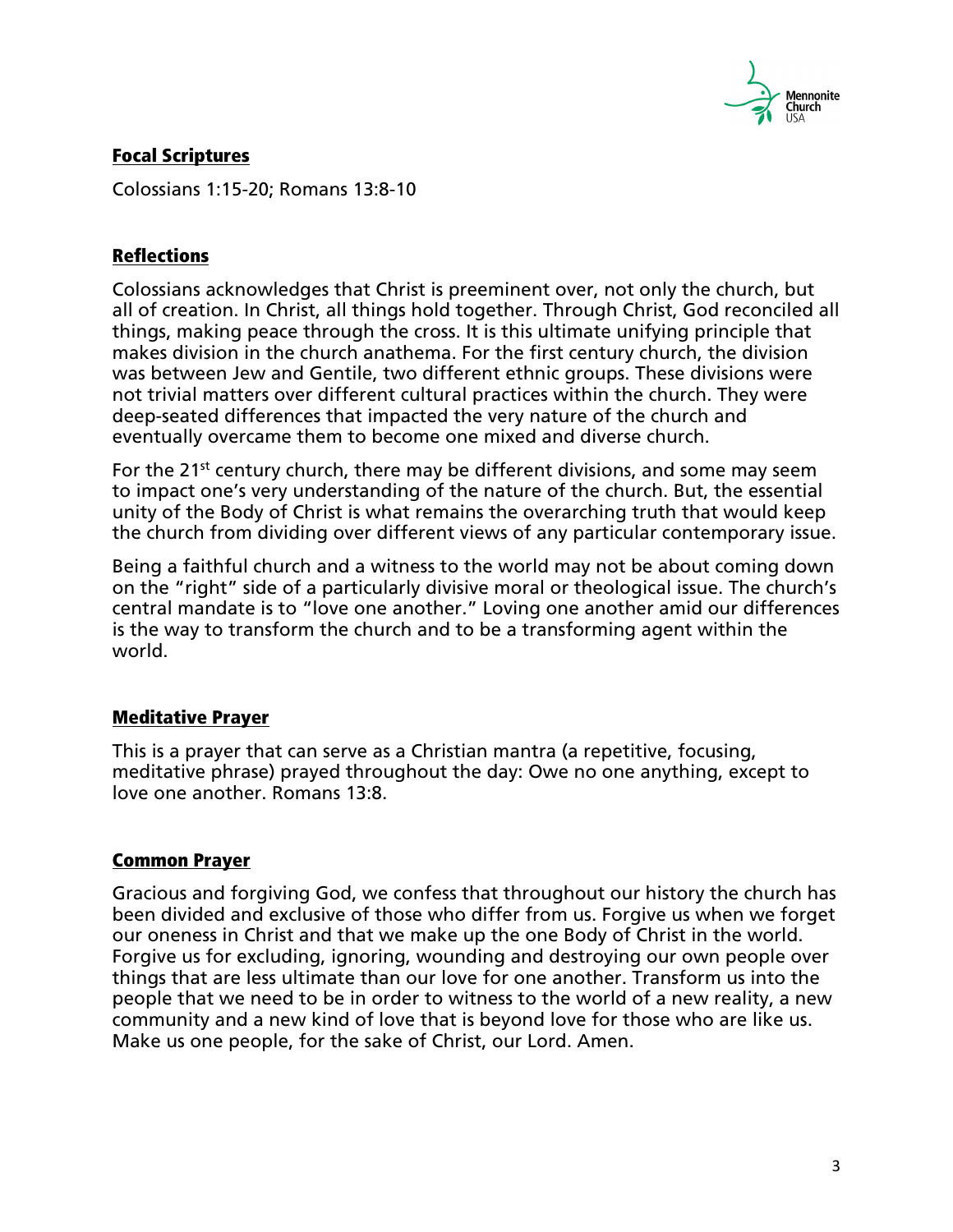

# Sunday, May 29

#### Focus of This Session

What does it mean to be the Body of Christ together? How do we govern our lives together in such a way that includes rather than excludes, heals rather than wounds, moves us forward rather than backward, and honors Christ rather than any one viewpoint? These are questions for the church to prayerfully consider and decide upon, not for all time, but for this specific time in its history and context.

# Focal Scriptures

1 Corinthians 12:12-27; Colossians 3:12-17

# Reflections

The church is one body with many members. This biblical truth has been often taken too lightly or as a simple metaphor (e.g., The church is one with a lot of people in its membership). The truth of the church's nature is much deeper and "meaning-full." In its deeper truth, this scripture means that there are not Roman Catholic, German Lutheran, African Methodist Episcopal, Anabaptist-Mennonite, Southern Baptist, conservative or liberal churches. There is only one, undivided church! The text stands as a witness against multiple churches, divided by country, region, race, ethnicity, denomination or theological differences, whose differences take priority over the church's unity. The church is one.

Not only that, but the church is "one body." Not some generic body, as in "a group of people," but "the Body of Christ!" Through its witness as one people in Christ, the church embodies Christ's presence within the world. This thought should send chills up our collective spine! And the "many members" of the church should not be reduced to having one's name on the church roll of some local congregation. The various people in their differing gifts, viewpoints, roles, backgrounds and peculiarities make up the differing parts of the Body of Christ within the world. Again, another profound concept. The church as one unified body with all its differences, functions, gifts and particularities embodies the witness of Christ's presence in the world today! Mind blowing!

So then, who are we to say that the church should be one big eye, foot or schnozzola! Or who can say, "The ear, toe or mouth do not belong!" The church is one, the Body of Christ in the world, with its many different and divergent members, together bear witness to Christ's presence in the world. If that truth doesn't impact how the church governs itself and treats its many members, I don't know what will.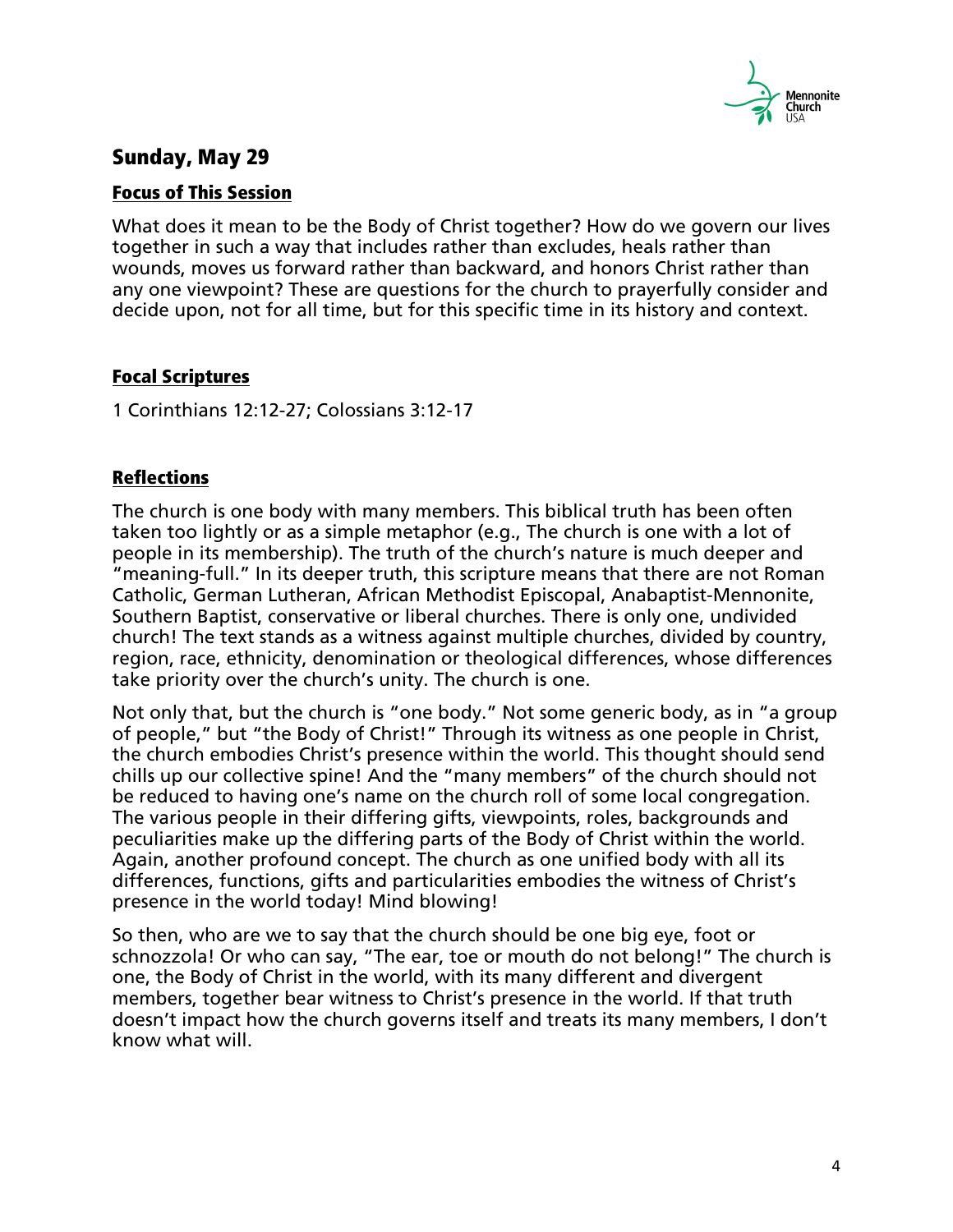

#### Meditative Prayer

This is a prayer that can serve as a Christian mantra (a repetitive, focusing, meditative phrase) prayed throughout the day: Let the peace of Christ rule in your heart. Colossians 3:15.

#### Common Prayer

God of the church, in all its quirky, peculiar and scary differences, we are your people. You have made us one in Christ and have engrafted us into one body, the Body of Christ. Through this new reality brought about by Christ, those things that defined us as separate, unique, differing and peculiar individuals have been superseded by our unity in the one Body of Christ. We give thanks for our inclusion into the church by grace and not merit, lest we boast. Forgive us when we have excluded anyone baptized into Christ's body. Renew our commitment to being one church with many divergent members. Teach us to love one another as we love and appreciate the different parts of our own bodies. We pray in the unity of God, the Christ, one God above all, in all, and through all. Amen

# Monday, May 30

#### Focus of This Session

The focus of this session is on Justice and Accessibility. Fair treatment and inclusion go hand in hand. One cannot treat people fairly or with justice and be excluded at the same time. Even when temporary exclusion may be called for, restoration must be part of justice making. Everyone wants and expects to be treated justly and fairly in society and even more so within the church. The church must be ever vigilant to bring closer to its center those who have been pushed to the periphery, particularly those who have been disadvantaged or marginalized.

# Focal Scriptures

Luke 4:18-29; 1 Corinthians 12:7

#### Reflections

A church that follows in the way of Jesus will emulate his agenda and mission. In his hometown synagogue at the very beginning of his ministry, Jesus defined his agenda and mission by reading from the prophet Isaiah. Surprising enough, he did not read a Hebrew prophecy about the coming Messiah sent to save the people from their sins. He did not read a text about the miracles of God or a heavenly kingdom coming.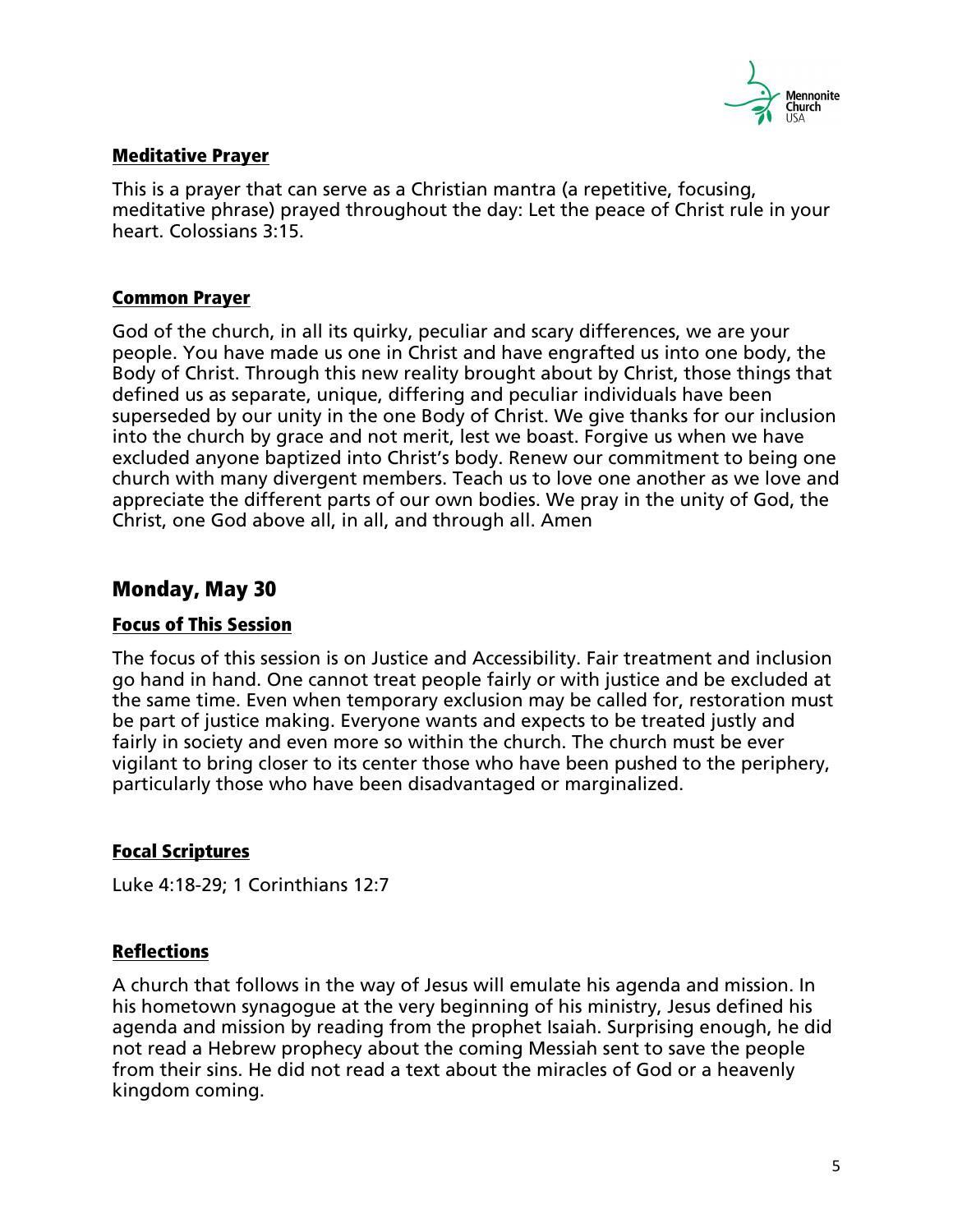

Jesus read about an anointing of the Spirit to bring good news to the poor, release to the captives, sight for the blind, and freeing the oppressed. In other words, the focus of Jesus messianic (anointed one) mission was in essence to bring justice and healing to God's people.

Jesus' message was initially welcomed, until he further defined his mission with a bit of storytelling about how God accepted and affirmed people outside their own community, strangers and foreigners, the excluded other. Then, the people wanted to take Jesus for a long walk off a short cliff!

This text begs the question today: Who are the poor, marginalized, wounded, broken, oppressed, captive, those left out, forgotten, disadvantaged and excluded in our midst? Are they at the heart of the church's mission? Are they even on our agenda? As a member of Christ's body, doesn't everyone have a gift to offer to the church? Maybe the church's priorities need to be rearranged to better match Jesus' mission and the very nature of the church as Christ's diverse body. What does this imply about the resolutions before the church in this delegate assembly?

# Meditative Prayer

This is a prayer that can serve as a Christian mantra (a repetitive, focusing, meditative phrase) prayed throughout the day: To each is given the manifestation of the Spirit for the common good. 1 Corinthians 12: 7.

#### Common Prayer

God of justice and peace, you have told us what is good and what is required of us, to do justice, love mercy and walk humbly with you. In Jesus, you defined your earthly mission as bringing good news to the poor and release to the captive. Too often, the focus of our time and energies within the church have been expended on trivialities or agendas less worthy than your call to justice and mercy.

Forgive us when we have forgotten or ignored "the least of these" our siblings. As a part of Christ's church, each person — no matter their lot in life, their background, their advantages or disadvantages, abilities or disabilities — has a gift to offer to the Body of Christ. Remind us all that everyone is a gift to the church and has something to contribute to the common good.

We thank you and bless you for the church in all its broken beauty, lost and yet found, wounded and yet healed, poor and yet rich, redeemed and yet still being redeemed. Take this misshaped clay of the church and mold us into a divine sculpture of your making, even into the image of Christ, our Lord, in whose name we pray. Amen.